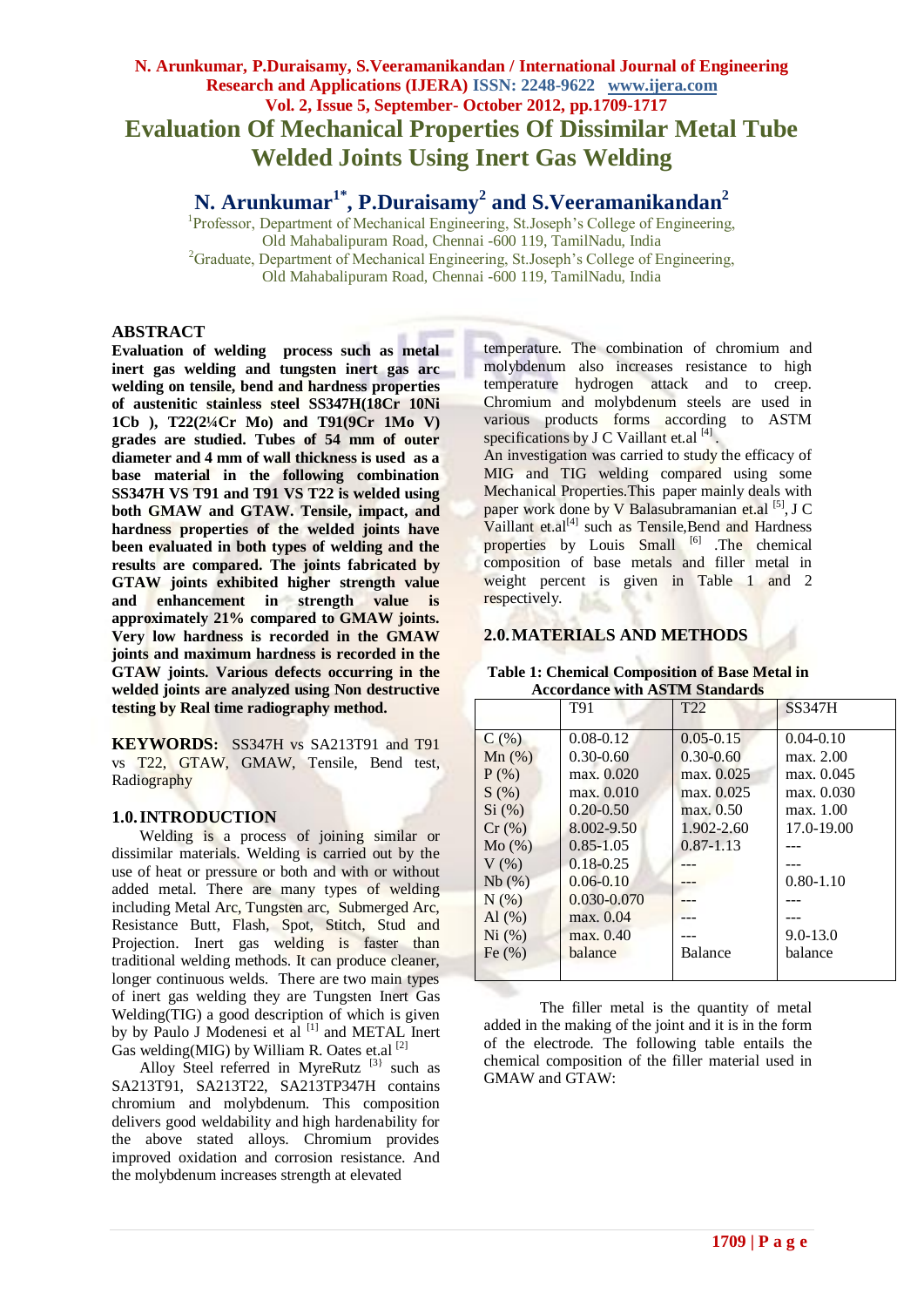| Material        | С     | Mņ,           | P              | Si            | Сr            | Ni            | Mo                       | Cu                       |                          | Nb.                      | Co                       | Fe            |
|-----------------|-------|---------------|----------------|---------------|---------------|---------------|--------------------------|--------------------------|--------------------------|--------------------------|--------------------------|---------------|
|                 | (9/6) | $\frac{1}{2}$ | $\frac{70}{6}$ | $\frac{1}{2}$ | $\frac{9}{6}$ | $\frac{9}{6}$ | $\left(\%\right)$        | (%)                      | (%)                      | $\frac{9}{6}$            | (%)                      | $\frac{6}{2}$ |
| <b>ER90S-B3</b> | 0.12  | 0.7           | 0.025          | 0.7           | 2.7           | 0.2           | 12                       | $\overline{\phantom{a}}$ | $\overline{\phantom{a}}$ | $\overline{\phantom{a}}$ | $\overline{\phantom{a}}$ | Bal           |
| ERNiCr-3        | 0.02  | 3.5           | 0.015          | 0.15          | 18-22         | 67<br>min     | $\overline{\phantom{a}}$ | 0.2                      | 0.6                      |                          | 0.05                     | 1.5           |

**Table 2: Chemical Composition of Filler Metal**

Gas Tungsten Arc Welding and Gas Metal Arc Welding are both governed by a set of factors and conditions such as amount of current, welding speed, polarity, etc. which are called as process parameters. The optimum process parameters generally maintained during the welding processes for SS and T22 are given in the Table 3.

**Table 3: Welding Conditions and Process Parameters**

| r ar ameters |                 |             |                 |                 |  |
|--------------|-----------------|-------------|-----------------|-----------------|--|
| Parame       | Process         |             |                 |                 |  |
| ters         | <b>GTAW</b>     |             | <b>GMAW</b>     |                 |  |
| Joints       | $T22+$          | $T91 + SS3$ | $T22+T9$        | $T91+SS3$       |  |
|              | T91             | 47H         | $\mathbf{1}$    | 47H             |  |
| Polarit      | AC              | AC          | <b>DCRP</b>     | <b>DCRP</b>     |  |
| y            |                 |             |                 |                 |  |
| Arc          | 22              | 22          | 30              | 30              |  |
| voltage      |                 |             |                 |                 |  |
| (V)          |                 |             |                 |                 |  |
| Weldin       | $\overline{80}$ | 80          | 140             | 140             |  |
| g            |                 |             |                 |                 |  |
| current      |                 |             |                 |                 |  |
| (A)          |                 |             |                 |                 |  |
| Weldin       | 0.6             | 0.6         | 3.2             | 3.2             |  |
| g speed      |                 |             |                 |                 |  |
| (ipm)        |                 |             |                 |                 |  |
| Heat         | 800             | 800         | 1125            | 1125            |  |
| input        |                 |             |                 |                 |  |
| (J/mm)       |                 |             |                 |                 |  |
| Electro      | 0.8             | 0.8         | 0.8             | 0.8             |  |
| de           |                 |             |                 |                 |  |
| diamet       |                 |             |                 |                 |  |
| er           |                 |             |                 |                 |  |
| (mm)         |                 |             |                 |                 |  |
| Shieldi      | Argon           | Argon       | Argon(9)        | Argon(9)        |  |
| ng gas       | (99.99)         | $(99.99\%)$ | 5%) and         | 5%) and         |  |
|              | $\%$ )          |             | CO <sub>2</sub> | CO <sub>2</sub> |  |
|              |                 |             | (5%)            | (5%)            |  |
|              |                 |             |                 |                 |  |
| Shieldi      | 14              | 14          | 14              | 14              |  |
| ng gas       |                 |             |                 |                 |  |
| flow         |                 |             |                 |                 |  |
| rate         |                 |             |                 |                 |  |
| (lt/min)     |                 |             |                 |                 |  |

The specimens of T22, T91, and SS need to be mechanically strong, hard, and corrosion resistant and possess properties suitable for welding. The

mechanical properties of the test specimens are summarized in Table 4.

**Table 4: Mechanical Properties of Test Specimens**

| Grade           | Tensile<br>strength | Yield<br>strength | Elongation | Hardness    |               |
|-----------------|---------------------|-------------------|------------|-------------|---------------|
|                 | [MPa]               | [MPa]             | $\%$       | Brinell     | Rockwell      |
| T <sub>22</sub> | 415                 | 205               | 15         | 163 HBW     | 85 HRB        |
| T91             | 585                 | 415               | 20         | 190-250 HBW | <b>90 HRB</b> |
| <b>SS347H</b>   | 515                 | 205               | 35         | 192 HBW     | 90 HRB        |

Metal Inert Gas (MIG) Welding: An arc is struck between a consumable electrode and the metal to be welded. The consumable electrode is in the form of continuous filler metal. An inert gas surrounds the arc and shields it from the ambient to prevent oxidation. Carbon steels, low alloy steels, stainless steels, most aluminum alloys. GMAW machine is shown in the fig 1.



**Fig 1: GMAW machine**

Tungsten Inert Gas (TIG) Welding: An arc is truck between a tungsten electrode (nonconsumable) and the metal to be welded. An inert gas shields the arc from the ambient to prevent oxidation. A filler material is optional. Carbon steels, low alloy steels, stainless steels, zinc based copper alloys can be welded using this process. TIG is quite suitable for welding dissimilar materials. The TIG process is a slower process compared to the MIG process, but the quality of weld is cosmetically better. There is no weld spatter, and the quality of welds is higher than MIG welding. It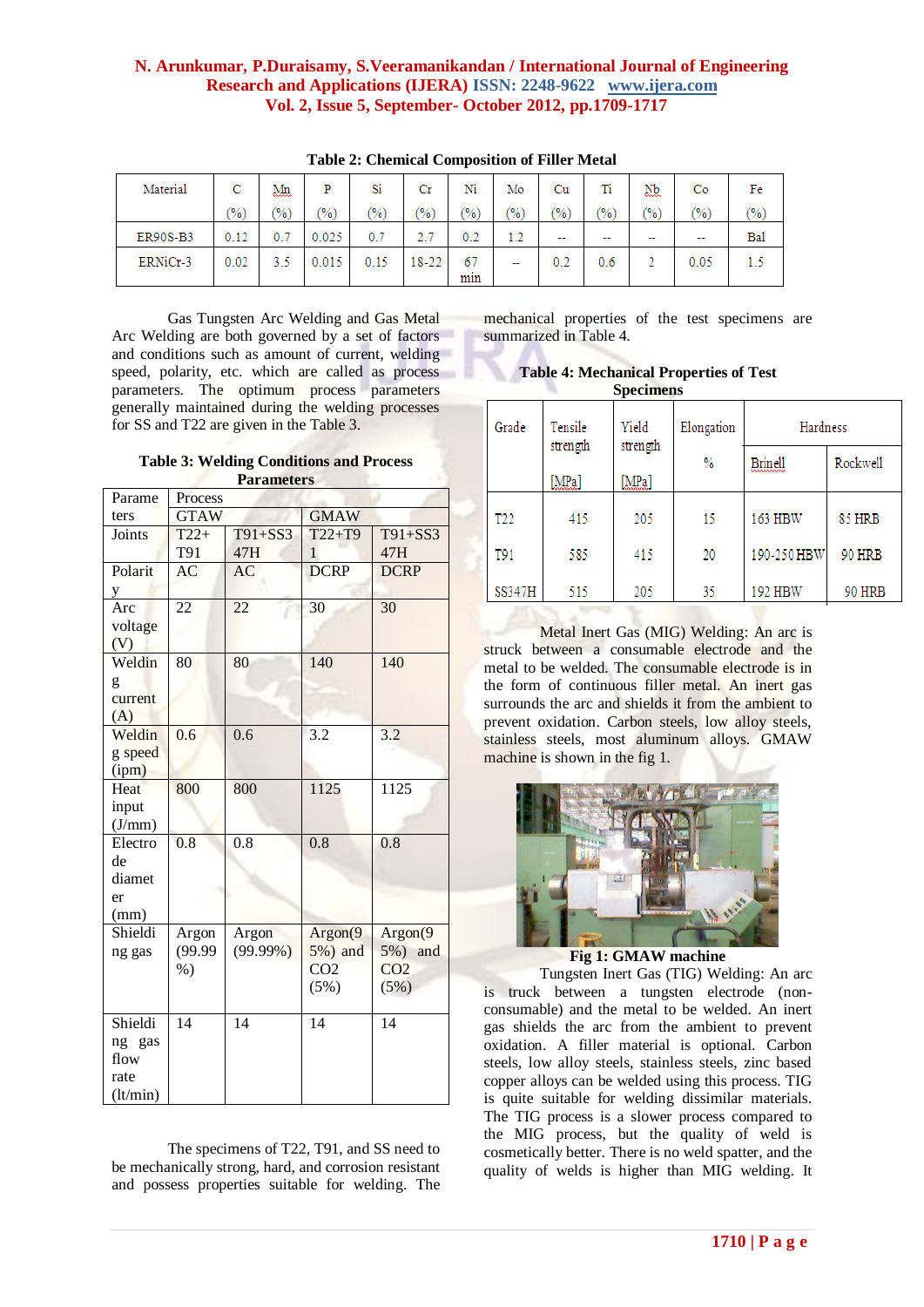reduces the rejection and rework, so production cost is less compared to MIG welding by William R. Oates et.al  $^{[2]}$ , Larry Jeffus  $^{[7]}$ .

## **3.0. EXPERIMENTAL SETUP:**

Tubes of 54 mm of outer diameter and 4 mm of wall thickness is used as a base material in the following combination SS347H VS T91 and T91 VS T22 is welded using both GMAW and GTAW. Tensile, bending, and hardness properties by Louis Small <sup>[8]</sup> of the welded joints have been evaluated in both types of welding and the results are compared. Test specimen of GMAW welded joints and GTAW are shown in the Fig 2 and Fig 3.



**Fig 2: T91 + SS347H (GMAW & GTAW)** 



#### **Fig 3: T91 + T22 (GMAW & GTAW)**

GMAW was done using a constant current DCRP power source, a metal wire electrode, 0.6-1.6 mm in diameter. The shielding gas used was Argon and carbon dioxide mixture and the GMAW gun and cable assembly was designed to deliver the shielding gas and the electrode to the arc. GTAW was done using AC power source, Tungsten wire as the electrode(non consumable) and Argon as shielding gas.

After the welding process was completed and the joints cleaned, the welded samples were subjected to mechanical testing in order to find out the strength of the joint and evaluate the mechanical properties of the welded joints. The tests that were conducted are summarized as:

Tensile Test: This test was carried out in the Ultimate Testing Machine (UTM). The UTM consists of a load frame for providing support to the machine, a load cell which is a force transducer for measuring the load required, a movable cross head for deforming the specimen. It an extensometer for measuring the extension or deformation. There are output devices for measuring the load which may be in the form of charts or digital displays, in this case,

- a dial indicator. The tensile specimen shown in Fig
- 4. The schematic diagram of UTM is shown in Fig
	-

5.



**Fig 4: Test specimen**



**Fig 5: Universal Tensile Testing Machine**

The gauge length is that length which is under study. The specimen is placed in the machine between the grips and an extensometer can record the changes in the gauge length during the test. Once the machine is started, it begins to apply an increasing load on the specimen until fracture or failure of the specimen. The yield point indicates the transition point between elasticity and plasticity regions. The ultimate point or stress indicates the maximum stress that the specimen can withstand before failure. The fracture stress or point of rupture is the stress when the specimen fails or breaks. A ductile component fails at 45 degrees.

Vicker's Hardness Test: It is used to measure the wear resistance of the specimen. The machine consists of a diamond indenter in the form of a square pyramid or tetrahedral shape. The impression produced by the indentation under a constant load on the material is measured and more the dimensions of the impression, lesser is the hardness. Its shown in Fig 6. The HV number is determined by the ratio F/A where F is the force applied to the diamond in kilograms and A is the surface area of the resulting indentation in square millimeters.

 $A = d^2/2\sin(136/2)$  $HV = F/A$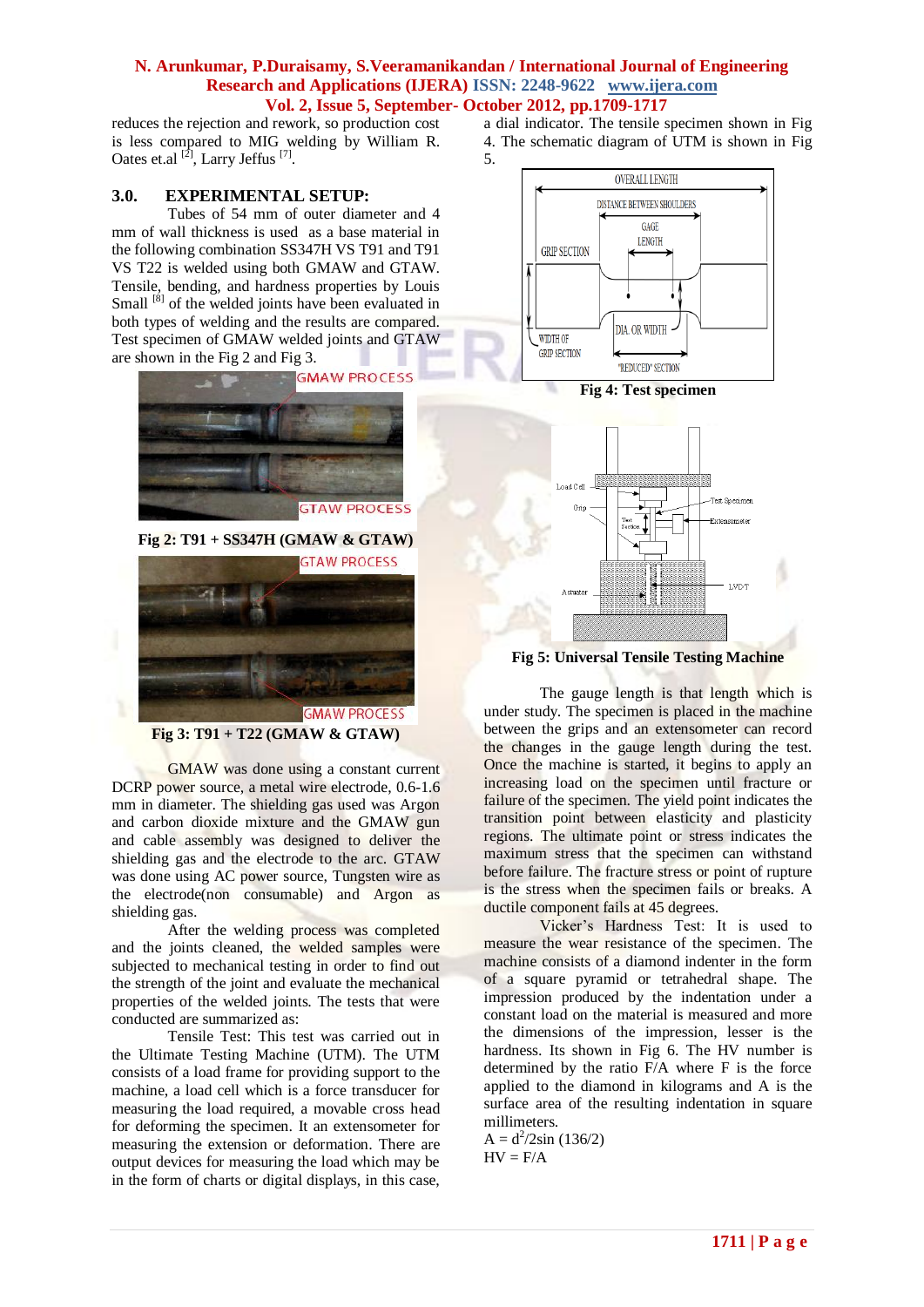

Bend Test: This test determines the ductility or strength of the material by bending the material over a given radius. Following the bend, the material is inspected for cracks on the outer surface. Bend test provides insight into the modulus of elasticity and the bending strength of the material. Specimens are often cut into rectangular bars or tested as whole. The bend test is shown in Fig 7.



Real Time Radioscopy Test: It is a Non Destructive Testing (NDT) method whereby an image is produced electronically rather than on film so that very little lag time occurs between the item being exposed to radiation and the resulting image. In most instances, the electronic image that is viewed results from the radiation passing through the object being inspected and interacting with a screen of material that fluoresces or gives off light when the interaction occurs. The fluorescent

elements of the screen form the image much as the grains of silver form the image in film radiography. The image formed is a positive image since brighter

areas on the image ondicate where higher levels of transmitted radiation reached the screen. The apparatus is shown in Fig 8.



**Figure 8: RTR apparatus**

#### **4.0. RESULTS AND DISCUSSION**:

#### **4.1. Destructive tests:**

Destructive weld testing, as the name suggests, involves the physical destruction of the completed weld in order to evaluate its characteristics. This method of testing is used frequently for a number of applications. Some of these applications include welding procedure qualification and welder performance qualification testing, sampling inspection of production welds, research inspection, and failure analysis work. The following results are used to evaluate the tensile strength, hardness and bend properties of welded joints.

#### **4.1.1 Tensile properties:**

The transverse tensile properties of GTAW and GMAW welded joints were evaluated in each condition, two specimens were tested and the averages of two results are presented in the Table 5 & 6 respectively. Of the two welded joints, the joints fabricated by GTAW process exhibited higher strength values and the enhancement in strength values is approximately 21% compared to GMAW joints.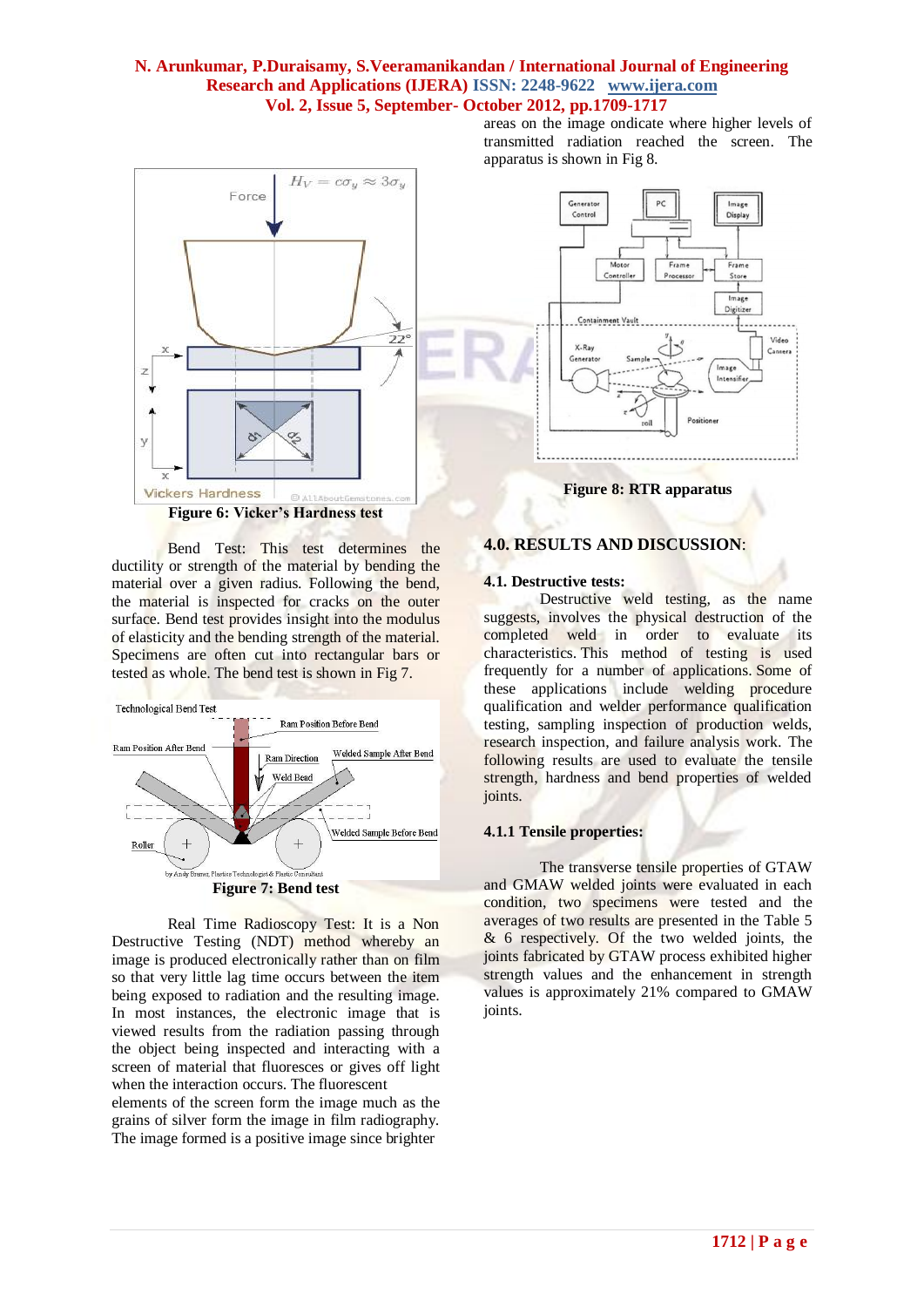

**Figure 9: Tensile test specimen (GTAW) Figure 10: Tensile test specimen (GMAW)**

| $T22+T91$               |                |             |                                                  |                |                       |
|-------------------------|----------------|-------------|--------------------------------------------------|----------------|-----------------------|
| <b>ULTIMATE</b><br>(KN) | <b>TENSILE</b> | <b>LOAD</b> | <b>ULTIMATE</b><br>STRENGTH (N/mm <sup>2</sup> ) | <b>TENSILE</b> | <b>FRACTURE</b>       |
| 32.79                   |                |             | 661                                              |                | Parent material (T22) |
| 32.25                   |                |             | 650                                              |                | Parent material (T22) |
| $T91 + SS347H$          |                | $\sqrt{2}$  |                                                  |                |                       |
| <b>ULTIMATE</b><br>(KN) | <b>TENSILE</b> | LOAD        | <b>ULTIMATE</b><br>STRENGTH (N/mm <sup>2</sup> ) | <b>TENSILE</b> | <b>FRACTURE</b>       |
| 30.22                   |                |             | 609                                              |                | Parent material (SS)  |
| 31.48                   |                |             | 634                                              |                | Parent material (SS)  |

**Table 5: Tensile Properties of GTAW Process**:

The Table given below shows the ultimate load, stress value and the point of occurrence of fracture of the welded samples:

| $T22+T91$                               |                                                  |                |                       |
|-----------------------------------------|--------------------------------------------------|----------------|-----------------------|
| <b>ULTIMATE</b><br>TENSILE LOAD<br>(KN) | <b>ULTIMATE</b><br>STRENGTH (N/mm <sup>2</sup> ) | <b>TENSILE</b> | <b>FRACTURE</b>       |
| 26.1                                    | 549                                              |                | Parent material (T22) |
| 27.5                                    | 576                                              |                | Parent material (T22) |
| T91+SS347H                              |                                                  |                |                       |
| TENSILE LOAD<br><b>ULTIMATE</b><br>(KN) | <b>ULTIMATE</b><br>STRENGTH (N/mm <sup>2</sup> ) | <b>TENSILE</b> | <b>FRACTURE</b>       |
| 29.1                                    | 586                                              |                | Parent material (SS)  |
| 28.71                                   | 579                                              |                | Parent material (SS)  |

## **Table 6: Tensile Properties of GMAW Process**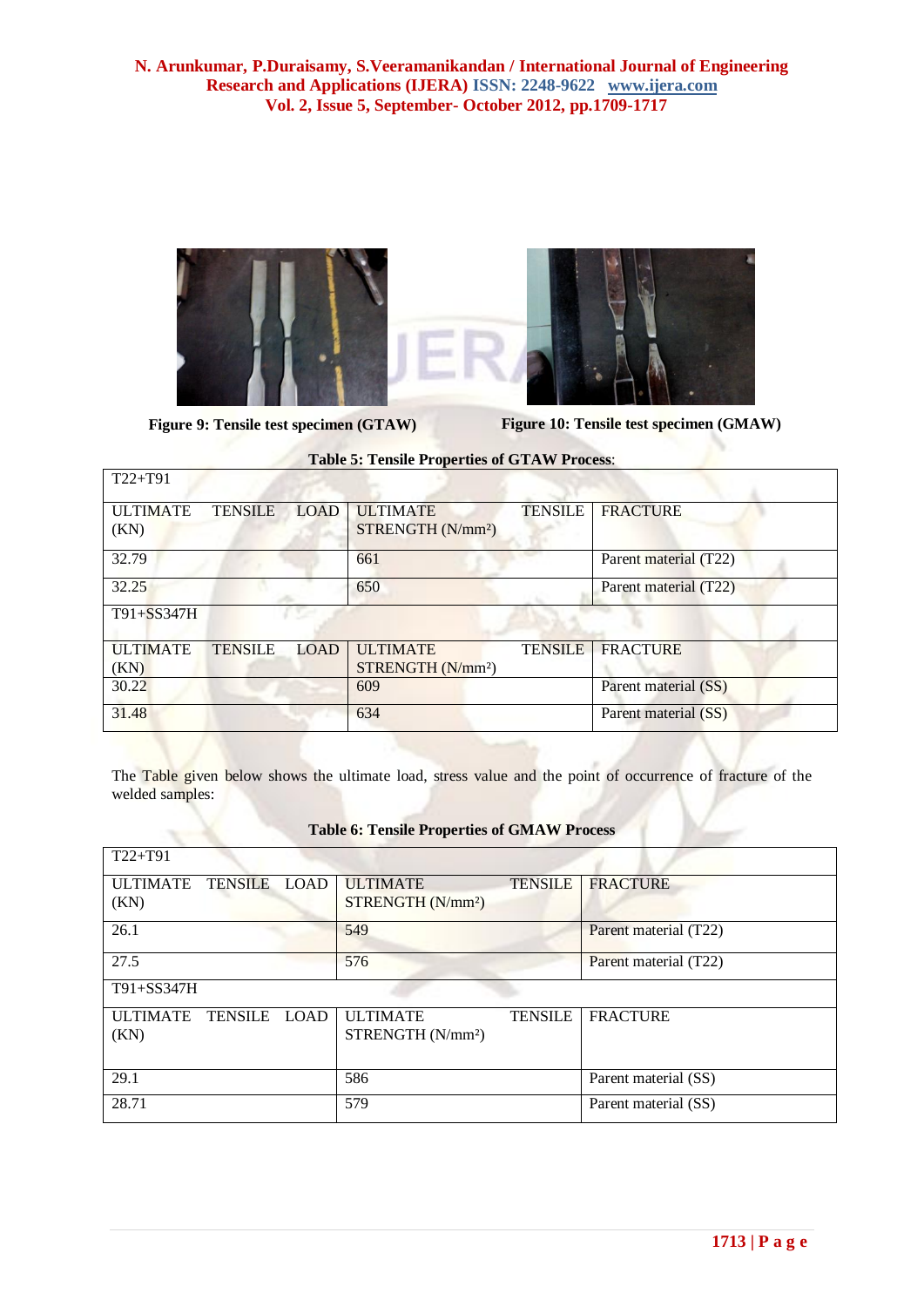## **4.1.2. Hardness Test**

The hardness across the weld cross section was measured using a Vickers Micro-hardness testing machine, and the results are presented in Table 7 & 8. The hardness of the Heat Affected Zone (HAZ) region is greater than the weld region and the base metal region. The hardness of the GTAW & GMAW joints in the weld metal region is 270 VHN & 245 VHN respectively for T22+T91

combination. However ,the hardness of T91+SS in GTAW&GMAW joints in weld region is 293 VHN & 197 VHN respectively in both combinations GTAW joints has relatively higher hardness value compared to GMAW joints.

The table 7 below illustrates the hardness values at the parent materials and heat affected zones in units of Vicker's Hardness Number(VHN) for Metal Inert gas Welding:

| T22+T91         |                          |                      |                                                        |
|-----------------|--------------------------|----------------------|--------------------------------------------------------|
|                 | PARENT MATERIAL<br>(VHN) | <b>WELD</b><br>(VHN) | <b>HEAT</b><br><b>AFFECTED</b><br>ZONE (VHN)           |
| T <sub>22</sub> | 139, 138                 | 240, 245             | 172, 178                                               |
| T91             | 213, 221                 |                      | 251, 268                                               |
| $T91 + SS$      |                          |                      |                                                        |
|                 | PARENT MATERIAL<br>(VHN) | <b>WELD</b><br>(VHN) | <b>HEAT</b><br><b>AFFECTED</b><br><b>ZONE</b><br>(VHN) |
| SS347H          | 165,170                  | 190,197              | 236,280                                                |
| T91             | 183,187                  |                      | 297,297                                                |

#### **Table 7: GMAW Process**

15.

The Table 8 given below shows the hardness at the weld region, Heat Affected Zone, and Parent metal in terms of Vicker's Hardness Number for Tungsten Inert Gas welding:

#### **Table 8: GTAW Process**

| $T22+T91$       |                 |             |                                |
|-----------------|-----------------|-------------|--------------------------------|
|                 | PARENT MATERIAL | <b>WELD</b> | <b>HEAT</b><br><b>AFFECTED</b> |
|                 | (VHN)           | (VHN)       | ZONE (VHN)                     |
| T <sub>22</sub> | 193, 195        | 264, 270    | 230, 236                       |
| T91             | 206,213         |             | 308, 325                       |
| $T91+SS$        |                 |             |                                |
|                 | PARENT MATERIAL | <b>WELD</b> | <b>HEAT</b><br><b>AFFECTED</b> |
|                 | (VHN)           | (VHN)       | ZONE (VHN)                     |
| <b>SS347H</b>   | 185,187         | 290,293     | 236, 289                       |
| T91             | 214,220         |             | 309, 314                       |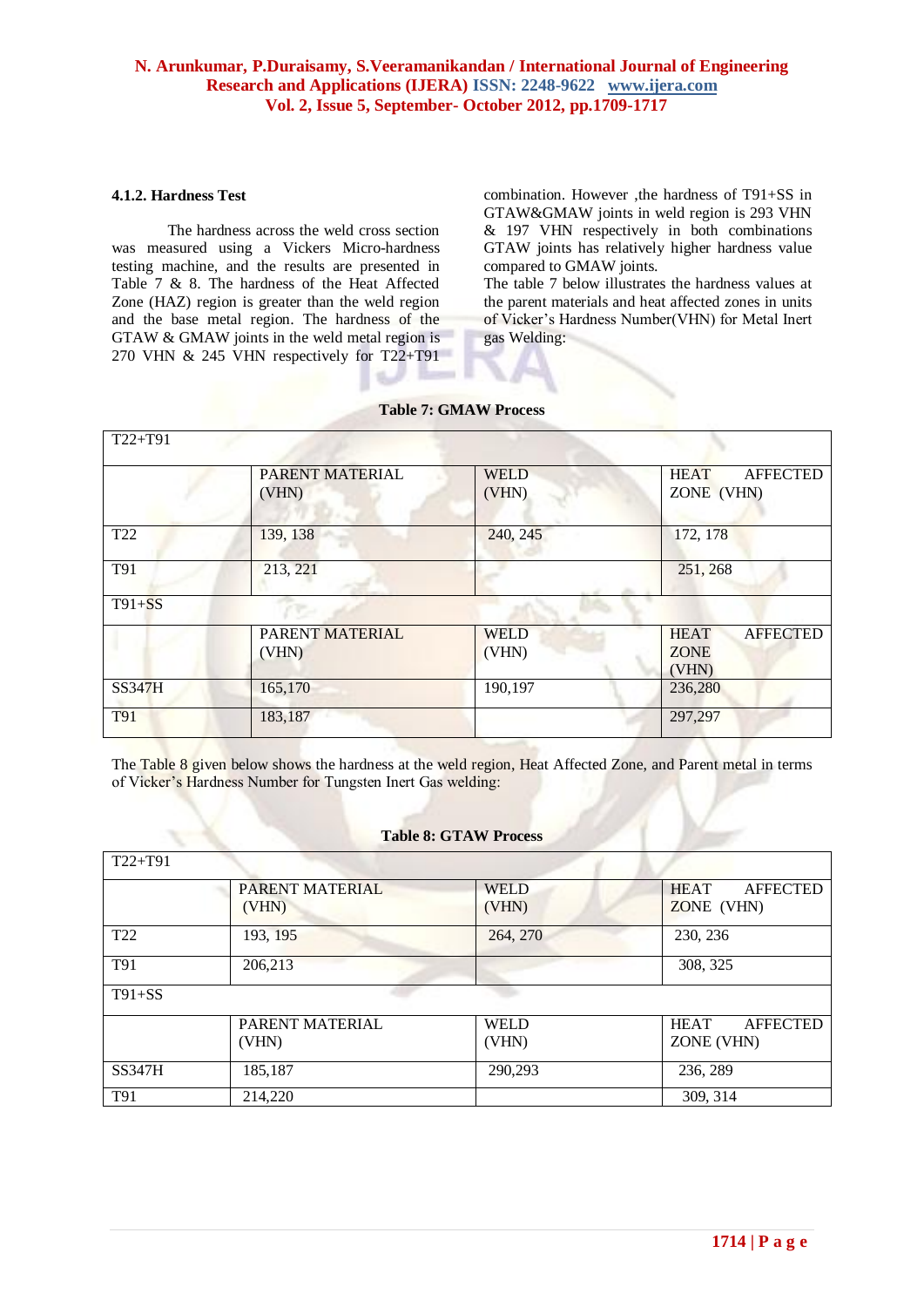#### **4.1.3. Bend Test:**

Bend tests are generally used in the weld qualification process for new fabrication. Similar tests, however, could be conducted for existing structures if original fabrication practices can be simulated. The Guided bend tests are used to evaluate the ductility and soundness of welded joint sand to detect incomplete fusion, cracking, delaminating effect of bead configuration, and macro defects of welded joints. The quality of welds can be evaluated as a function of ductility to resist cracking during bending.

When the plate thickness is less than or equal to 10 mm (3/8 in.), two specimens are tested for face bend and two specimens are tested for root bend. The specimen has been bended to  $180^{\circ}$  for bending test. The tested specimen is shown in the Fig 11 and 12.

During the test, the convex surface of the bent specimen should be examined frequently for cracks or other open defects. If a crack or open defect is present after bending, exceeding a specified size measured in any direction, the specimen is considered to be failed. Cracks occurring on the corners of the specimen during testing are not considered to fail. The following are the results obtained from the bend test shown in Table 9.

**Table 9: Results of Bend Test**

| <b>GTAW PROCESS</b> |                         |                    |  |  |  |
|---------------------|-------------------------|--------------------|--|--|--|
| <b>JOINTS</b>       | <b>ANGLE OF BENDING</b> | <b>REPORT</b>      |  |  |  |
| $T22+T91$           | $180^\circ$             | NO BREAKAGE        |  |  |  |
| $T91 + SS47H$       | $180^\circ$             | <b>NO BREAKAGE</b> |  |  |  |
| <b>GMAW PROCESS</b> |                         |                    |  |  |  |
| <b>JOINTS</b>       | <b>ANGLE OF BENDING</b> | <b>REPORT</b>      |  |  |  |
| $T22+T91$           | $180^\circ$             | <b>NO BREAKAGE</b> |  |  |  |
| T91+SS347H          | $\sim$<br>$180^\circ$   | <b>NO BREAKAGE</b> |  |  |  |



**Figure 11: Bend test specimen ( GTAW)**



**Figure 12: Bend test specimen ( GMAW)**

#### **4.1.4 Non-Destructive Test:**

Real-time radiography is a wellestablished method of NDT having applications in automotive, aerospace, pressure vessel, electronic industries, among others. The use of RTR is increasing due to a reduction in the cost of the equipment and resolution of issues such as the protecting and storing digital images.

The RTR showed various defects in the weld such as the following:

- 1. Burn Thorough: Shown in Fig 13. Caused due to bent tube ends, slow rotation of Dhead, Short wire stick out, high welding current.
- 2. Wire stub: Shown in Fig 14. Caused due to high wire feed, high current in root pass, improper fit up to joint.
- 3. Gas hole or Porosity: Shown in Fig 15. Caused due to excessive hydrogen or oxygen in welding atmosphere, high solidification, dirty base metal, dirty filler wire, improper arc length.
- 4. Undercut: Shown in Fig 16. Caused due to high travel speed, high welding voltage, longer arcs, electrode inclinations, high dwell time.
- 5. Excessive Penetration: Shown in Fig 17. Caused due to improper alignment of tubes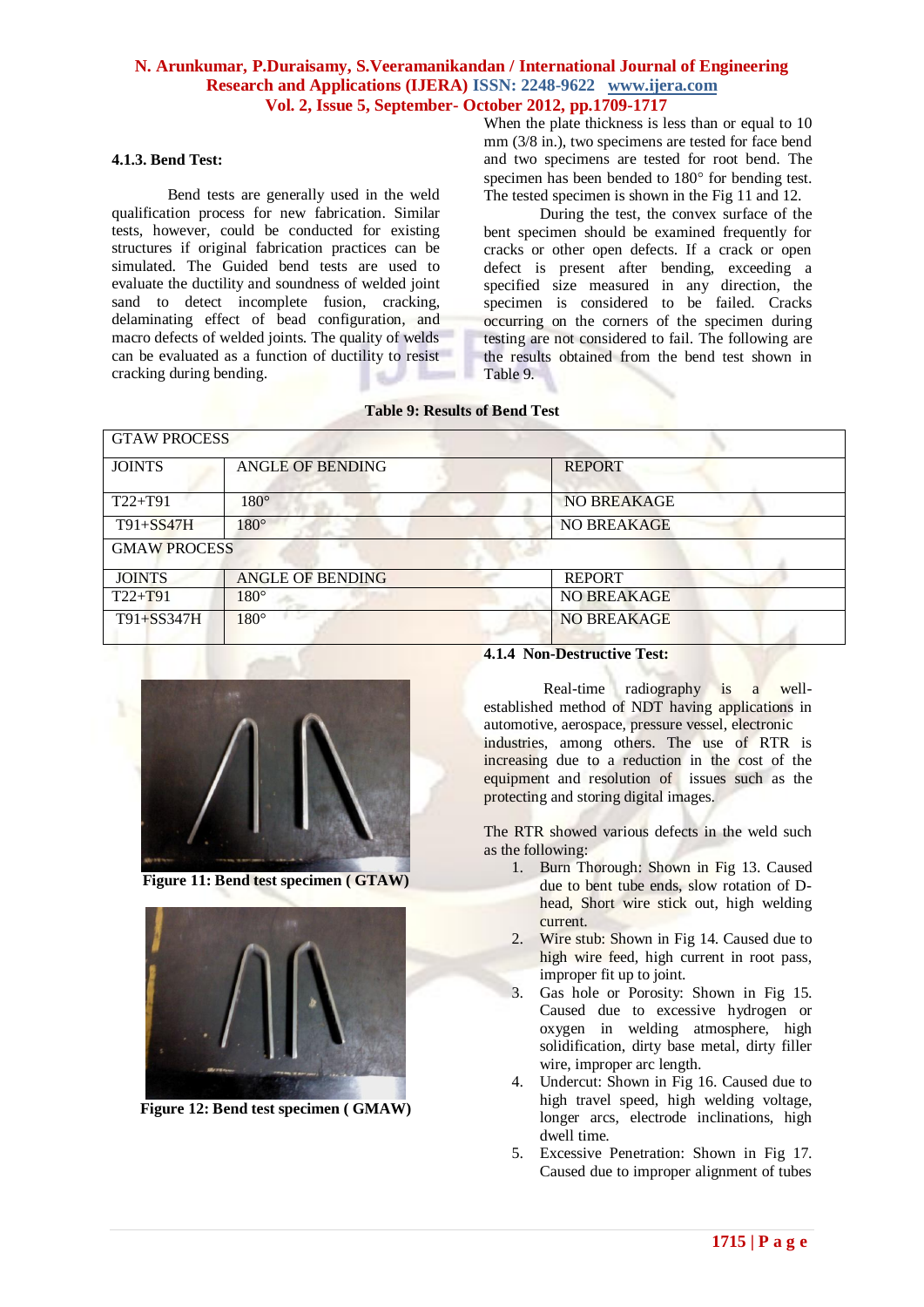due to gap in root of weld joint, bent tubes, high welding current.

6. Lack of Fusion: Shown in Fig 18. Caused due to insufficient heat input, wrong type or size of filler wire, incorrect wire position, slag on weld, low travel speed of head, wide torch oscillation.



**Figure 13: Burn through**



**Figure 14: Wire stub**



**Figure 15: Gas Hole**



 **Figure 16: Undercut**



**Figure 17: Excessive penetration**



**Figure 18: Lack of fusion**

Transverse tensile properties of the welded joints presented in the table indicate the GTAW joints exhibiting suprior tensile properties. During tensile test, all the specimens failed at the base metal of welding processes. This implies that the Heat Affected Zone (HAZ) region is much stronger than the base metal. This also evident from the hardness profile in shown in table.

**Feduces the peak temperature of the molten<br>weld pool and <b>Eigure, 16: Undercut**<sub>ng</sub> a fast In GTAW, the alternating current (AC) polarity ia used, and the high heat generation end is continuously changing. Whenever, the eletrode becomes positive, more heat is generated  $(2/3)$ of total heat) at this end. Similary, whenever the work piece becomes positive, more heat is generated at this end. In one half of a cycle, eletrode attains maximum heat and in the other half of a cucle, work piece attains minimum heat, and this will change in the next cycle. So, while using AC , the maximum heat generating end is not fixed as in the case of GMAW process. Whatever, it may be the process, the heat energy from the arc is utilized to melt the filler metal as well as to melt the base metal. However in GTAW, the filler rod is melted in the plasma region of the arc (midway between positive & negative polarity) and not in the positive polarityu as in the case of GMAW processes. Due to the reason, heat input of GTAW process is lower than for GMAW process. Lower heat input and lower current density reduces the arc temperature and arc forces in GTAW. Lower arc temperature weld pool and adjacent HAZ causing a fast cooling rate. This fast cooling rate in turns , causes relativelt narrower dendric spacing in the fusion zone. This may be one of the reasons for higher hardness and superior tensile properties of GTAW joints compared to GMAW joints.